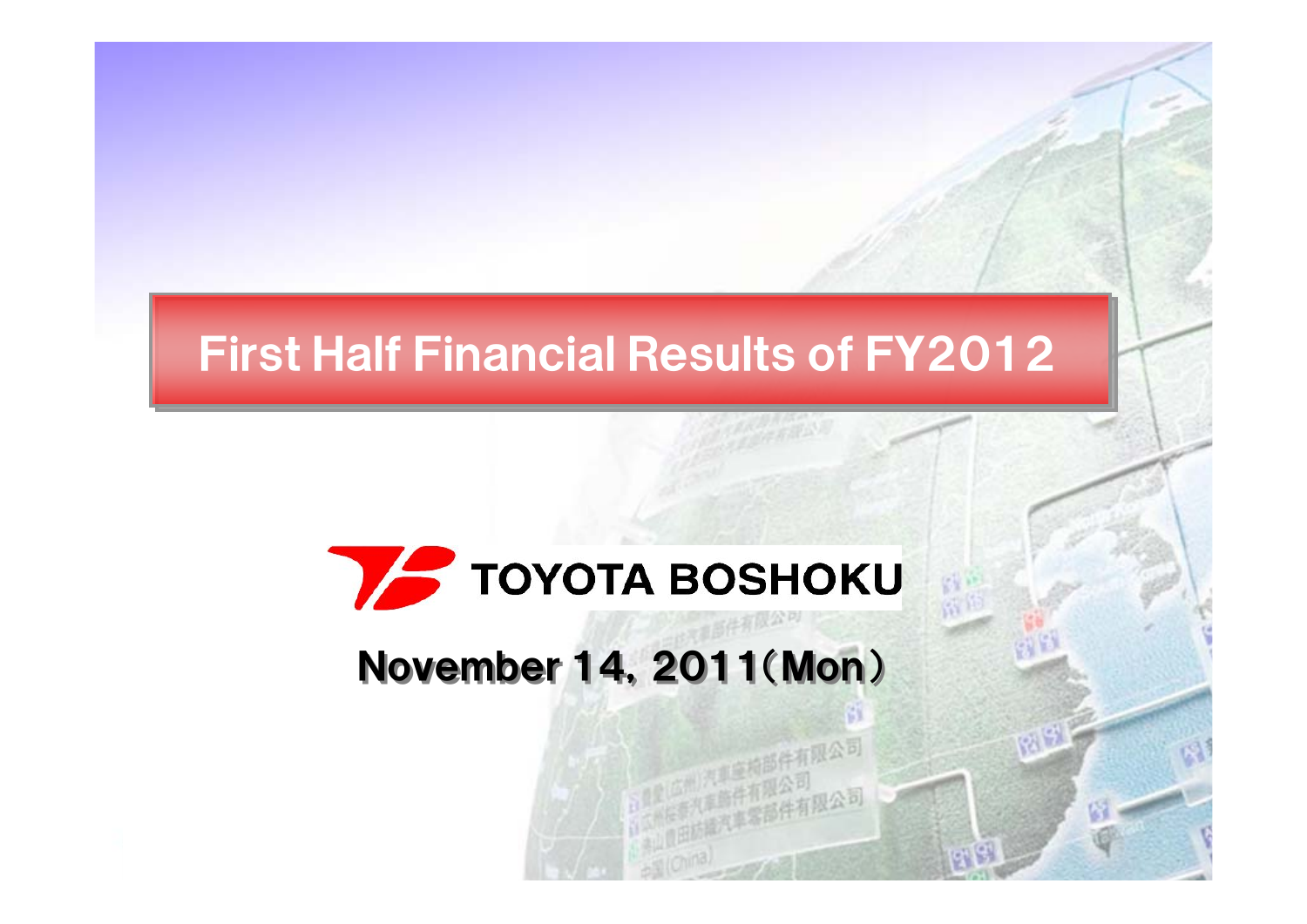## 1. Number of Seats Produced, Consolidated

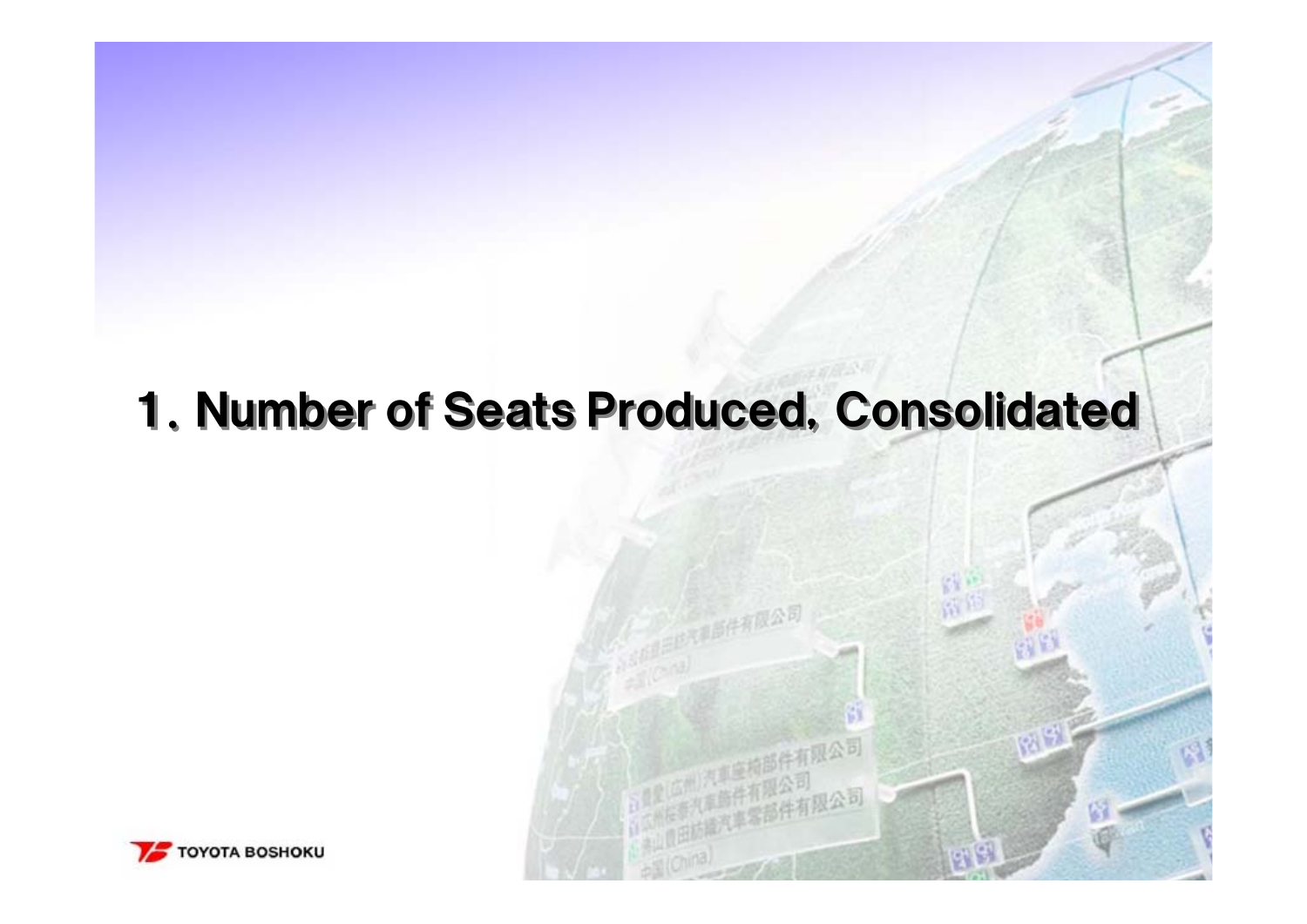## Number of Seats Produced, Consolidated

**TOYOTA BOSHOKU** 

Despite original predictions for increased production, effect of floods in Thailand cloud outlook

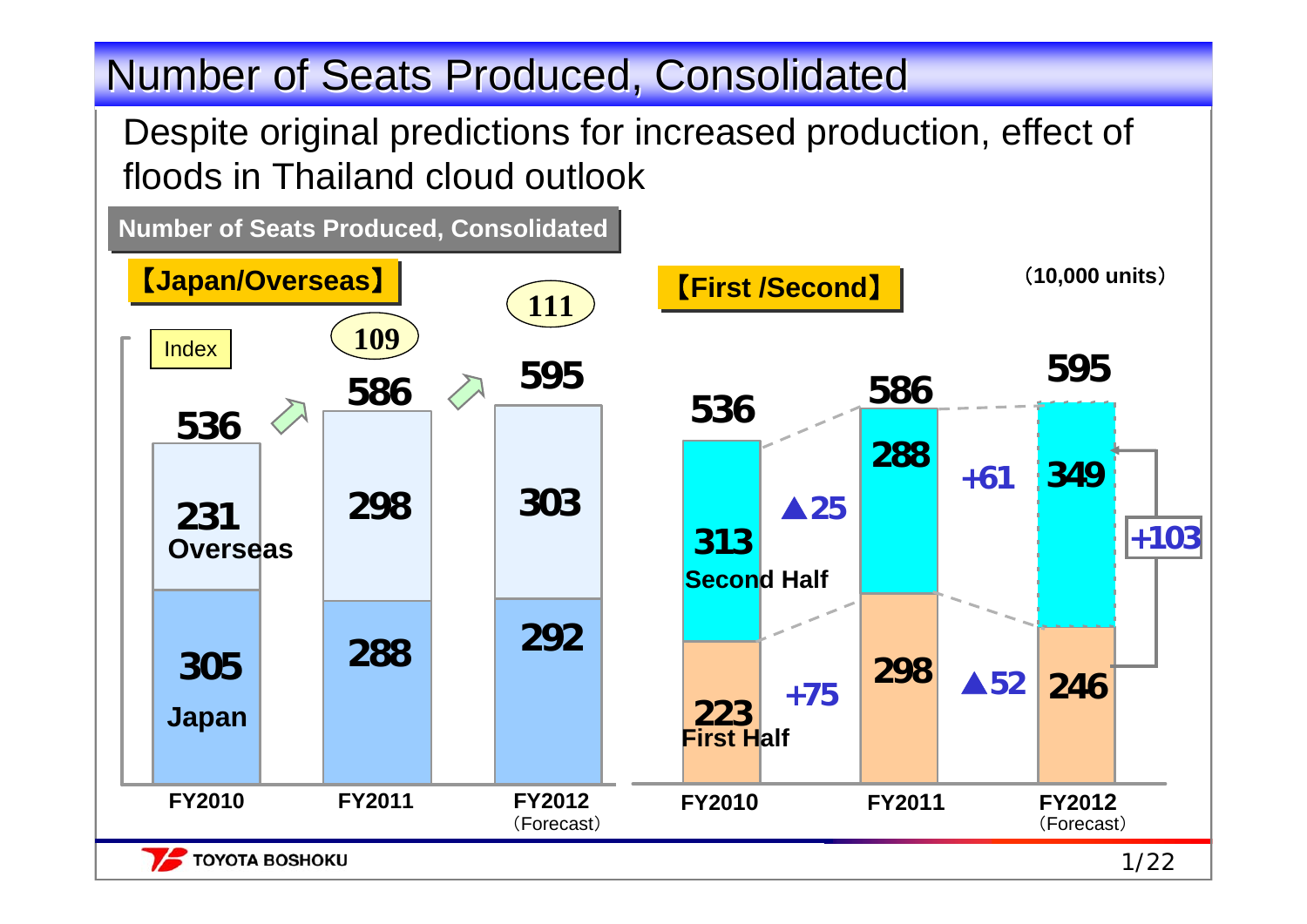# $2. R-50$  (Reduction by half) Activities

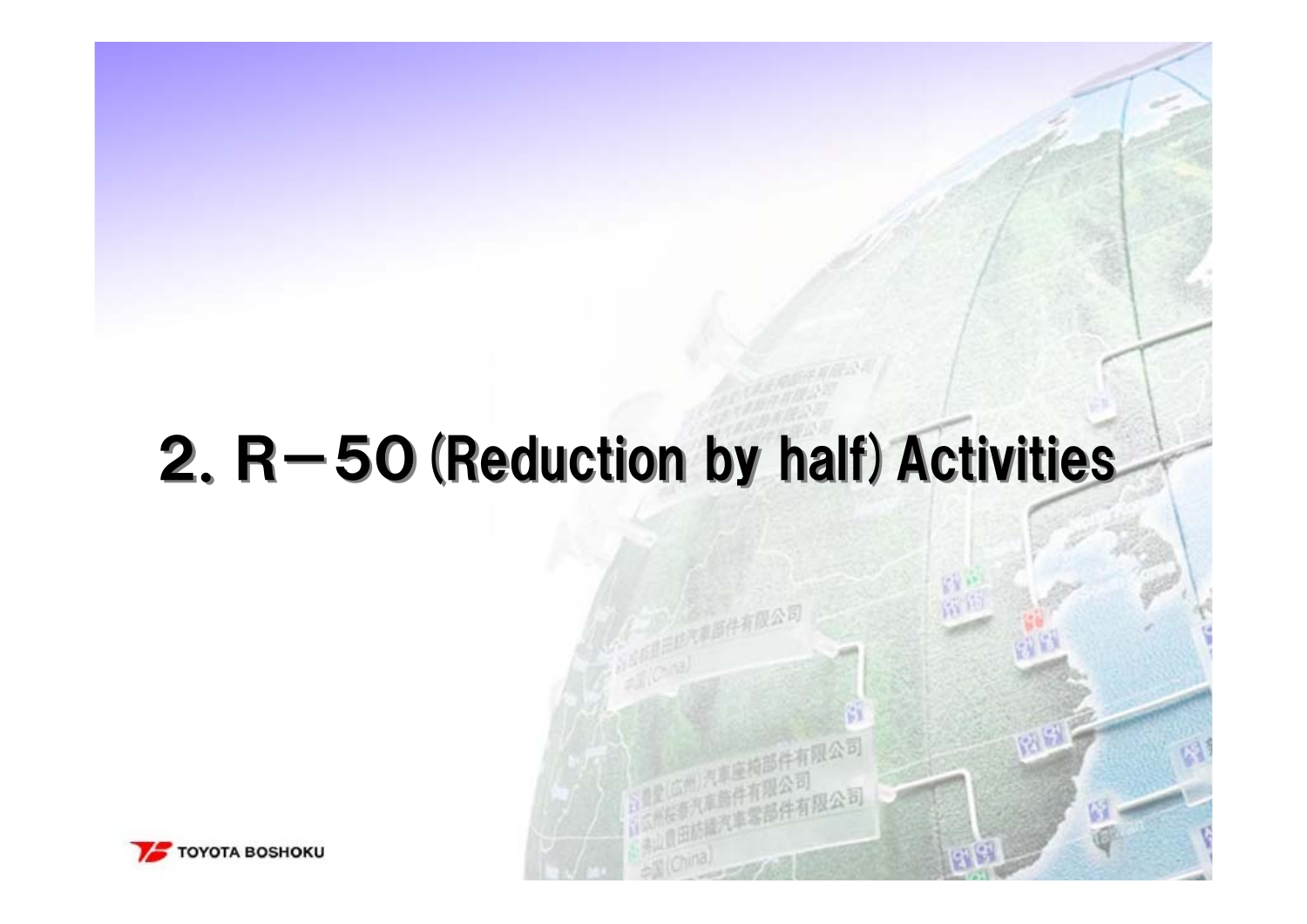R-50(Reduction by half) Activity Summary

Aiming for drastic cost reductions, launch of

R-50(Reduction by half)program

Initiatives to cut existing tasks in half ① To release resources to achieve new business To release resources to achieve new business (2) To radically reduce costs and achieve a competitive advantage

**R-50** (**Reduction by half** ) **Committee Chairman: President Toyoda**

> 1. Development and management reform (improve efficiency in and reduce costs of development)

2. Reform in manufacturing

(simplify preparation processes, improve manufacturing methods and materials)

**3.** Reducing fixed expenses

(lower fixed expenses, manage fluctuations)

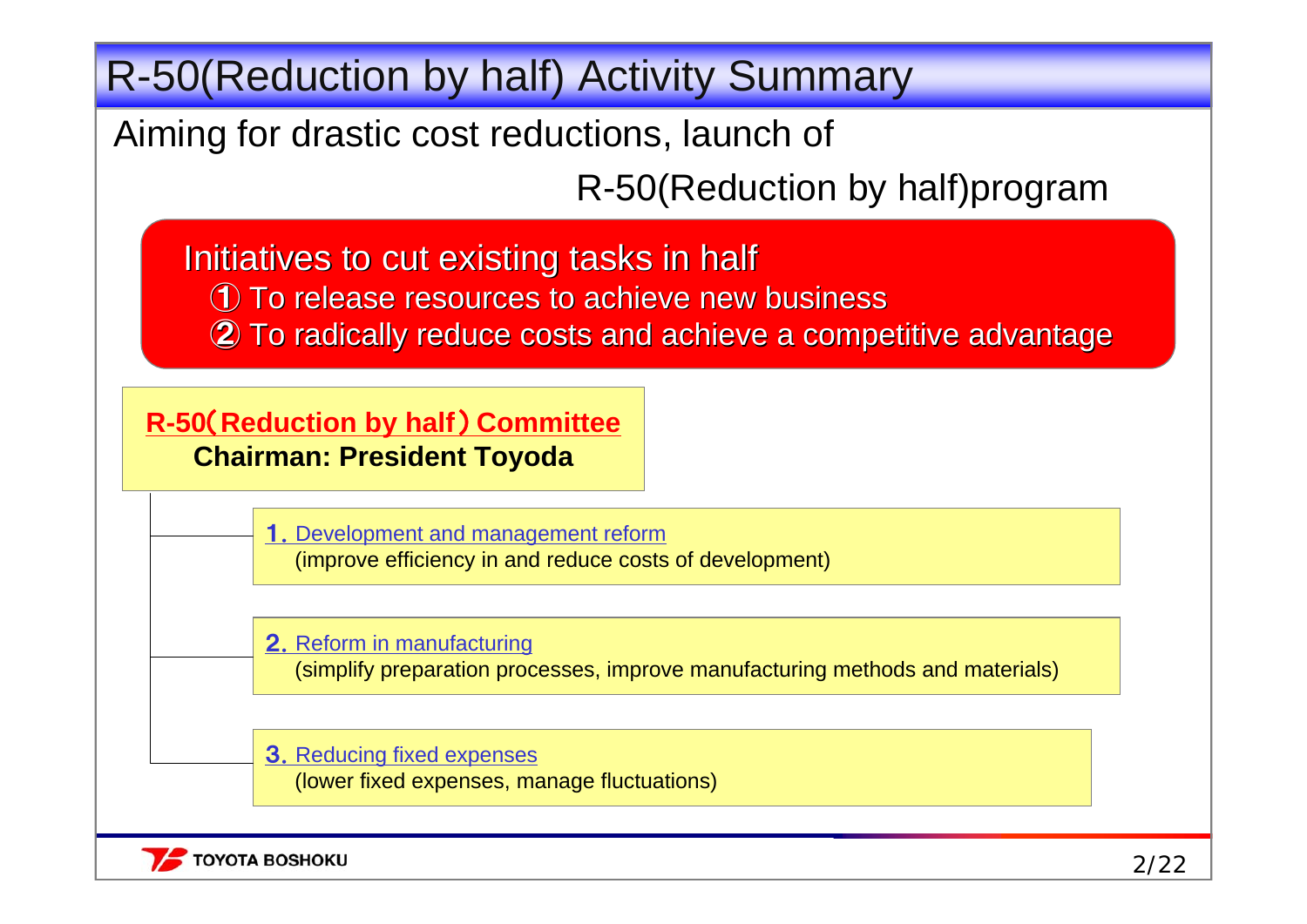# 3.TOPICS-Actions in Europe 3.TOPICS-Actions in Europe

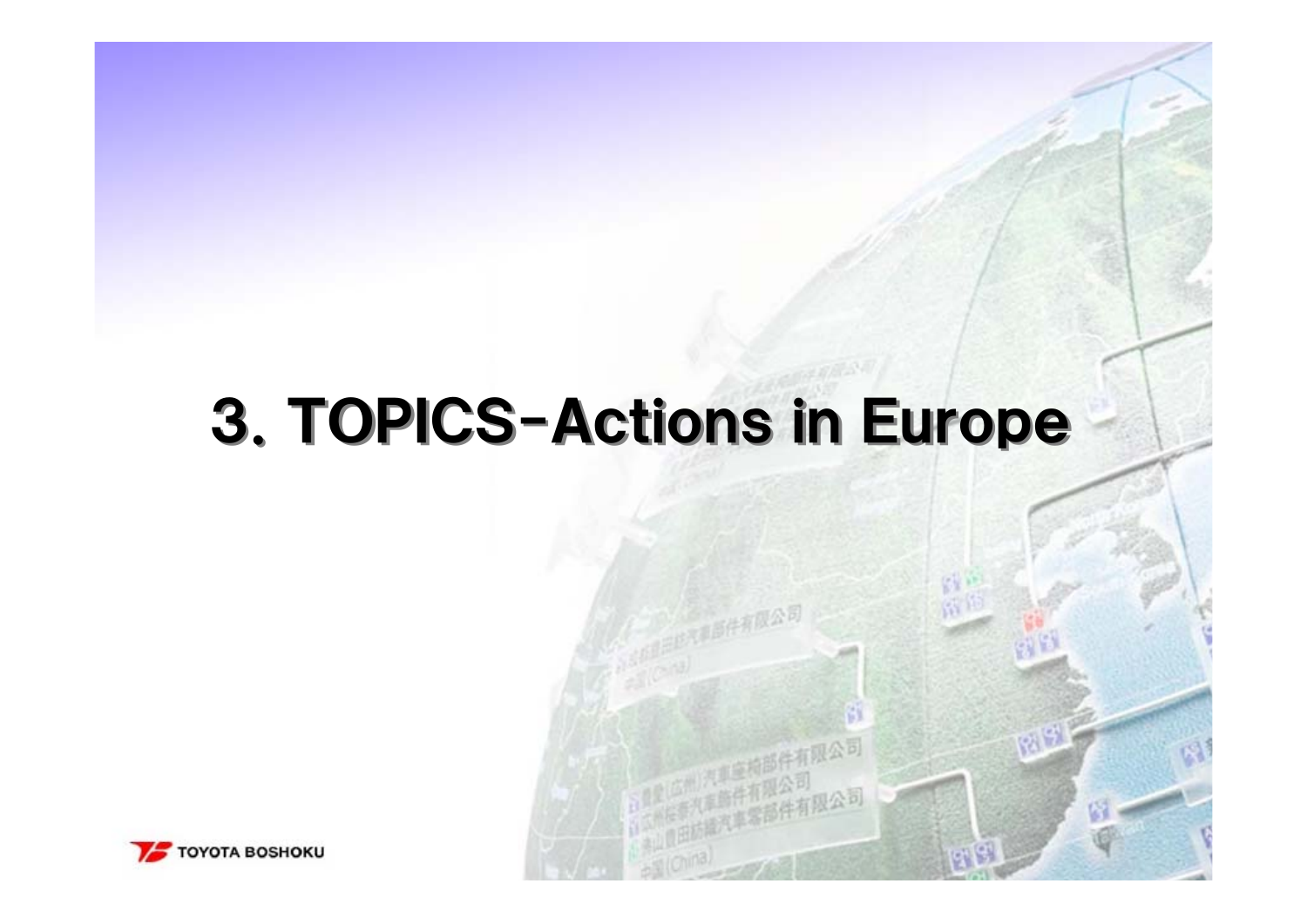### TOPICS – Actions in Europe

Contracts for vehicle interior business obtained, sales begun in July

① Strengthening activity in acquiring business other than Toyota ② Acquiring quality and technological expertise particular to European cars



## EUROPE GmbH EUROPE GmbH **(BAE Headquarters)**

Door trim, seat backboards, and other products for BMW, Daimler, and other manufacturers

Development Center (1) • Manufacturing Bases (6)

#### BOSHOKU AUTOMOTIVE POLAND Sp. z o.o.

Headliner, luggage racks and other products for OPEL and Audi

Manufacturing Bases (6)

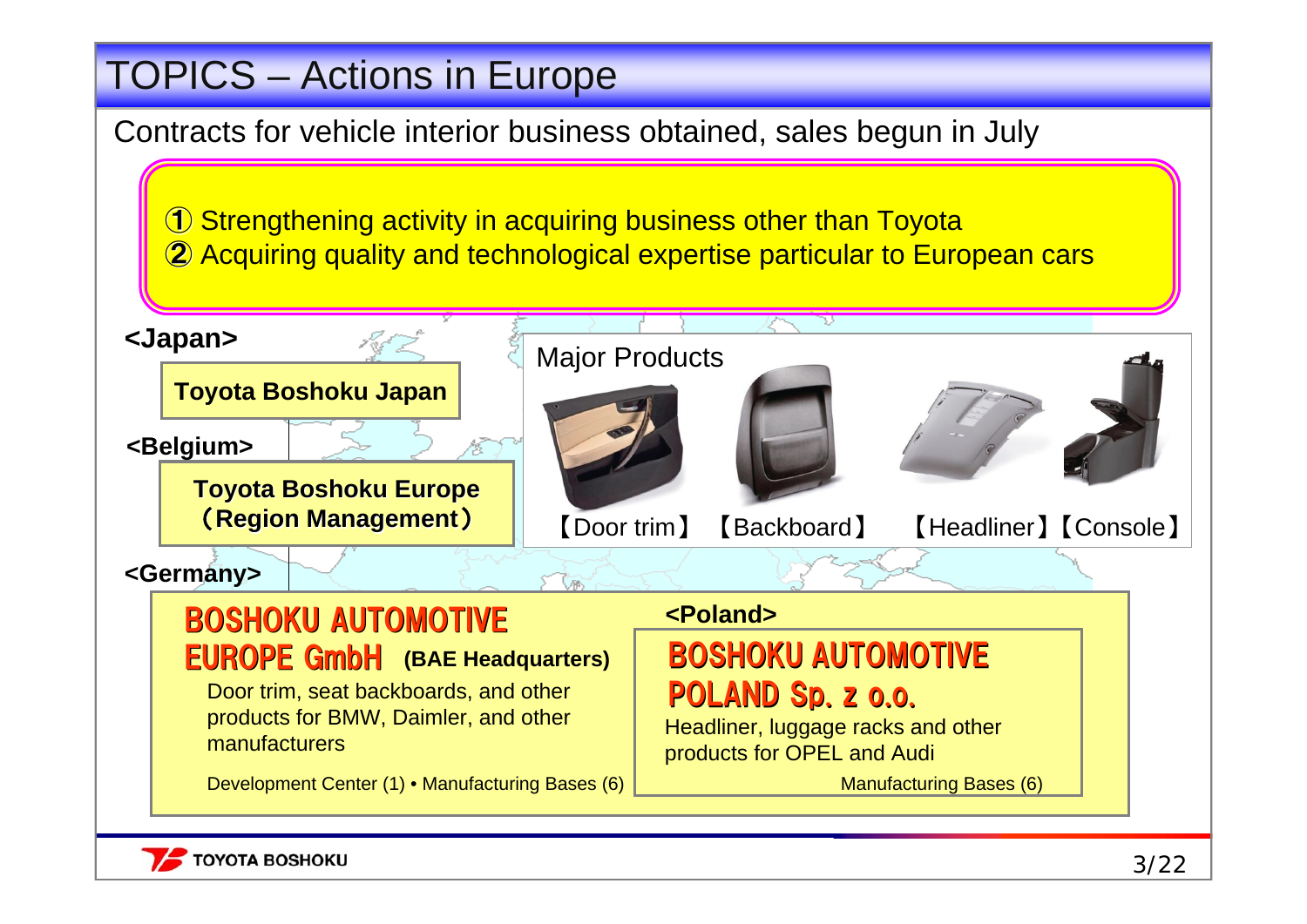### TOPICS – Actions in Europe

#### Strengthening activity in acquiring business other than Toyota



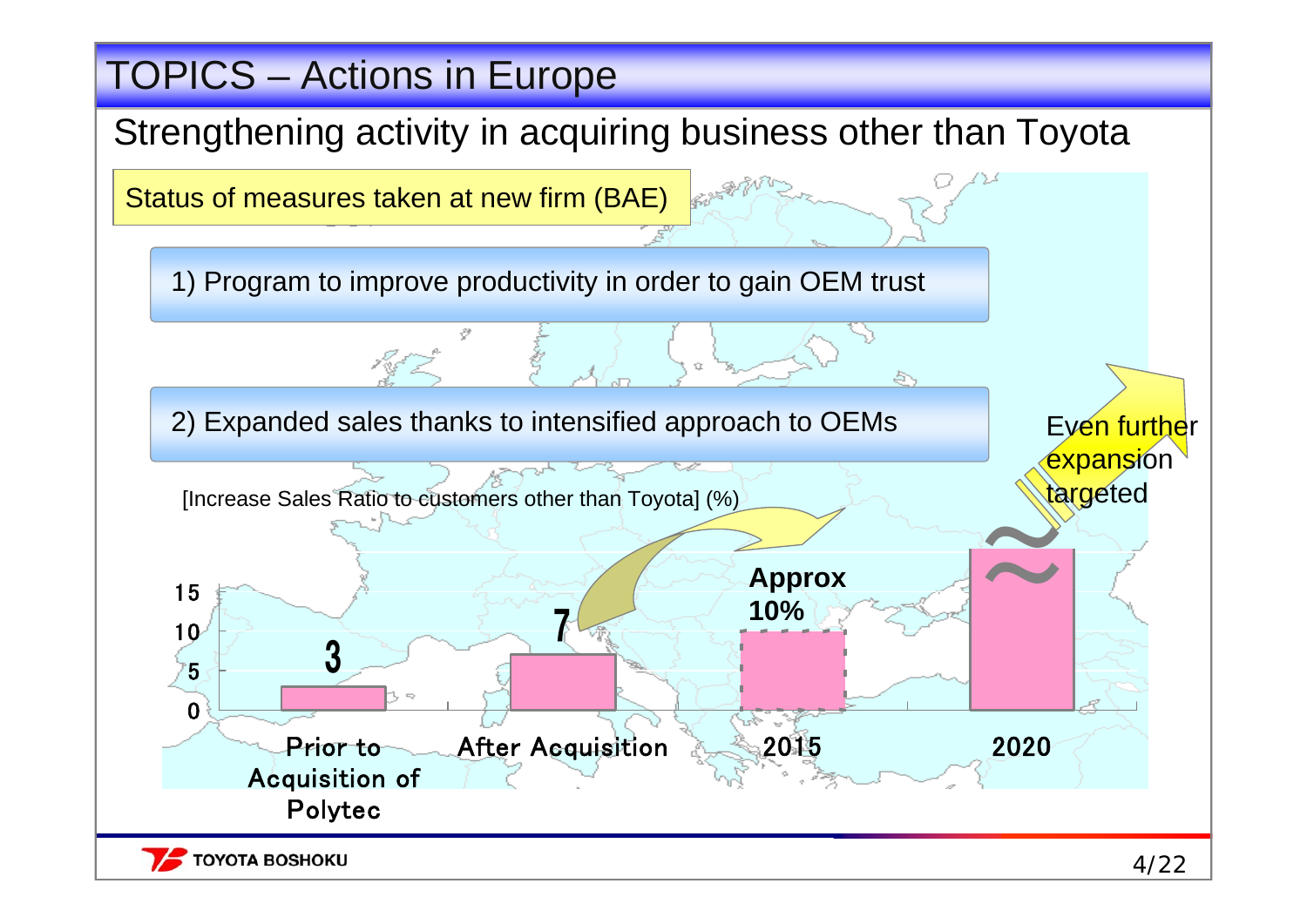### TOPICS – Approaches in Europe

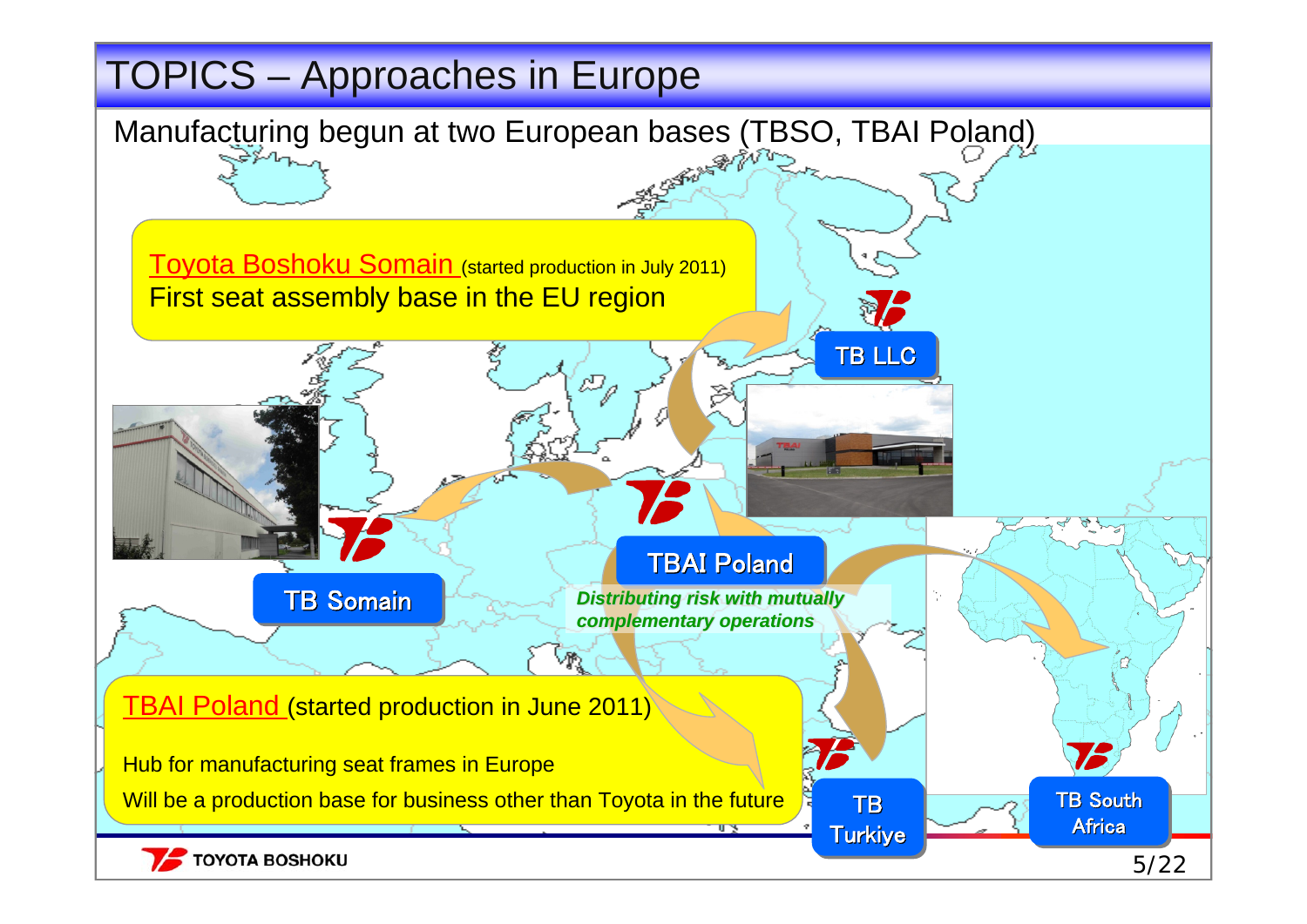# 4.FY2012 2Q Financial Results 4.FY2012 2Q Financial Results

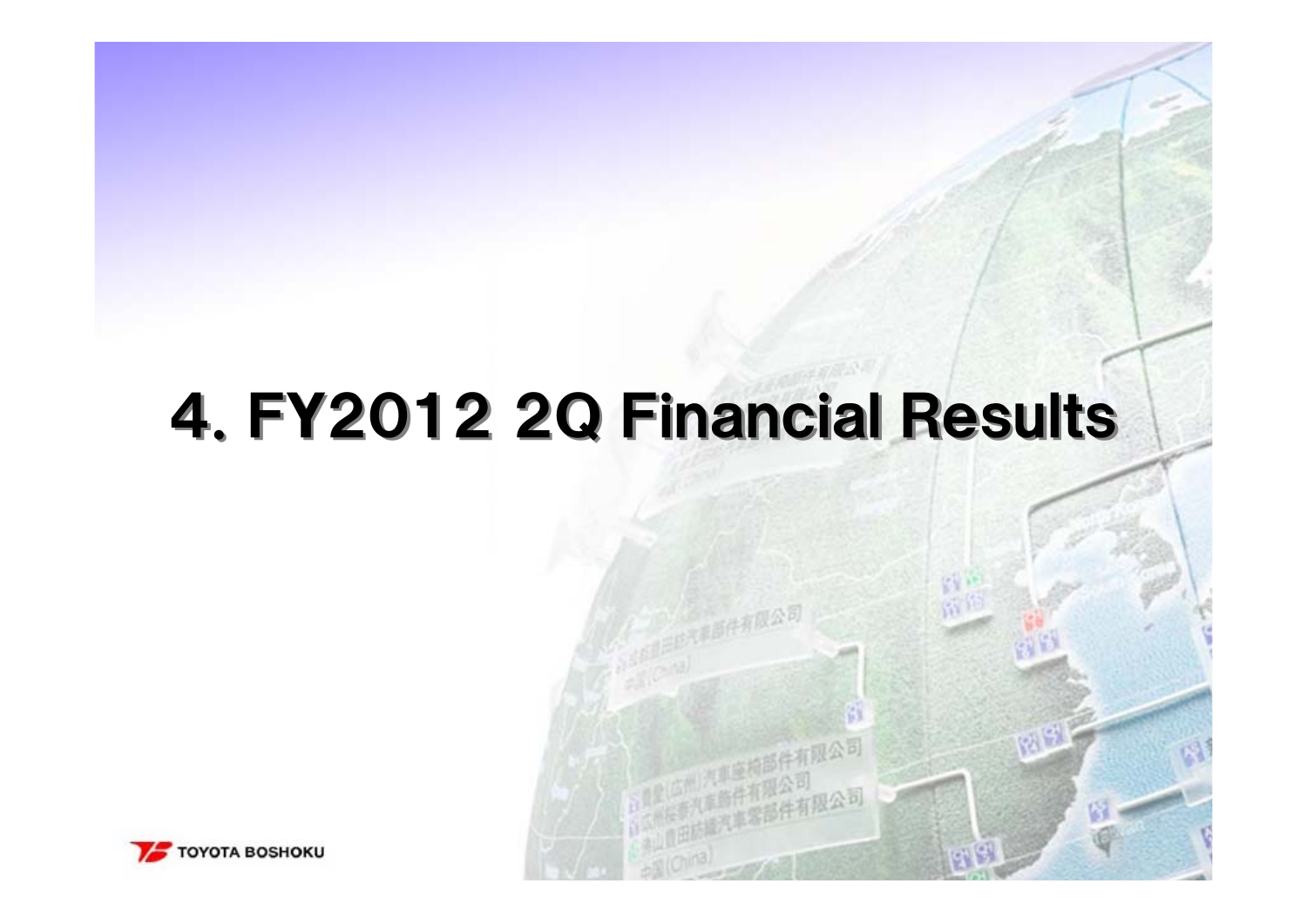## **FY2012 2Q Financial Results FY2012 2Q Financial Results**

Lower sales and profits due to suspended operations following the Great East Japan Earthquake



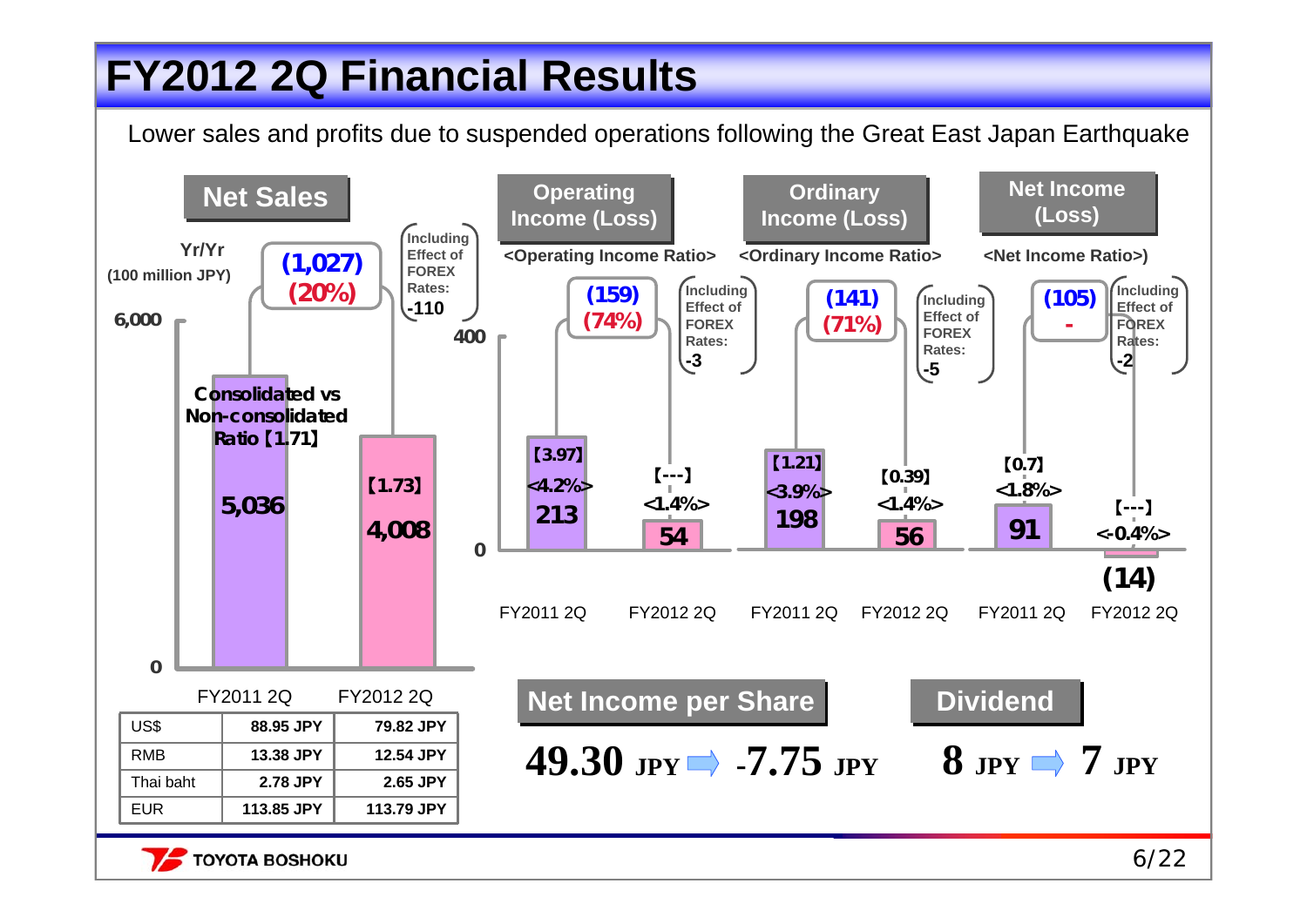#### **FY2012 2Q Financial Results FY2012 2Q Financial Results**

#### Despite major drop in 1Q, 2Q sees near-recovery



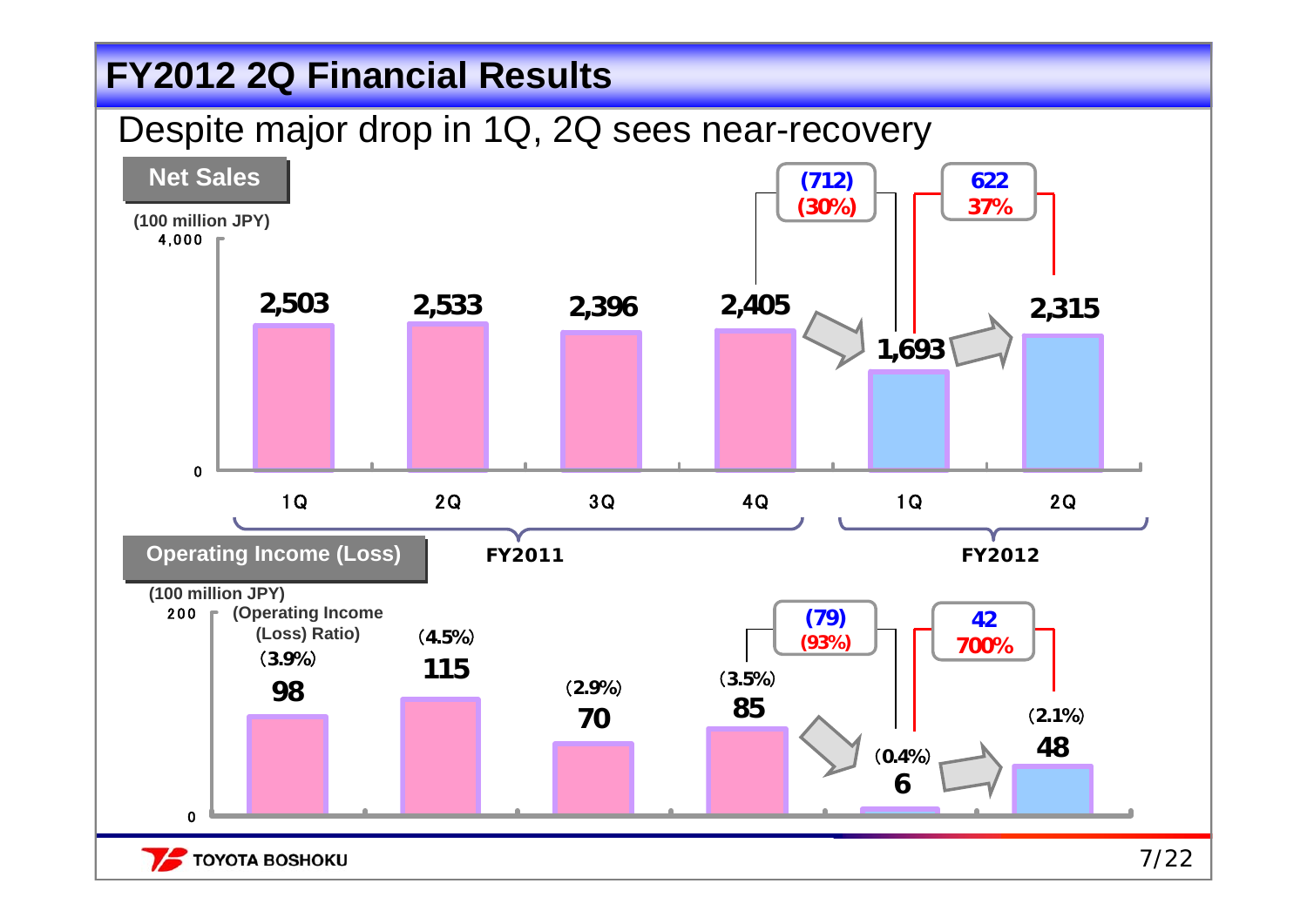## **FY2012 2Q Unit Sales by Region FY2012 2Q Unit Sales by Region**

Increase in units produced seen only in Europe and Africa; decreases in all other regions



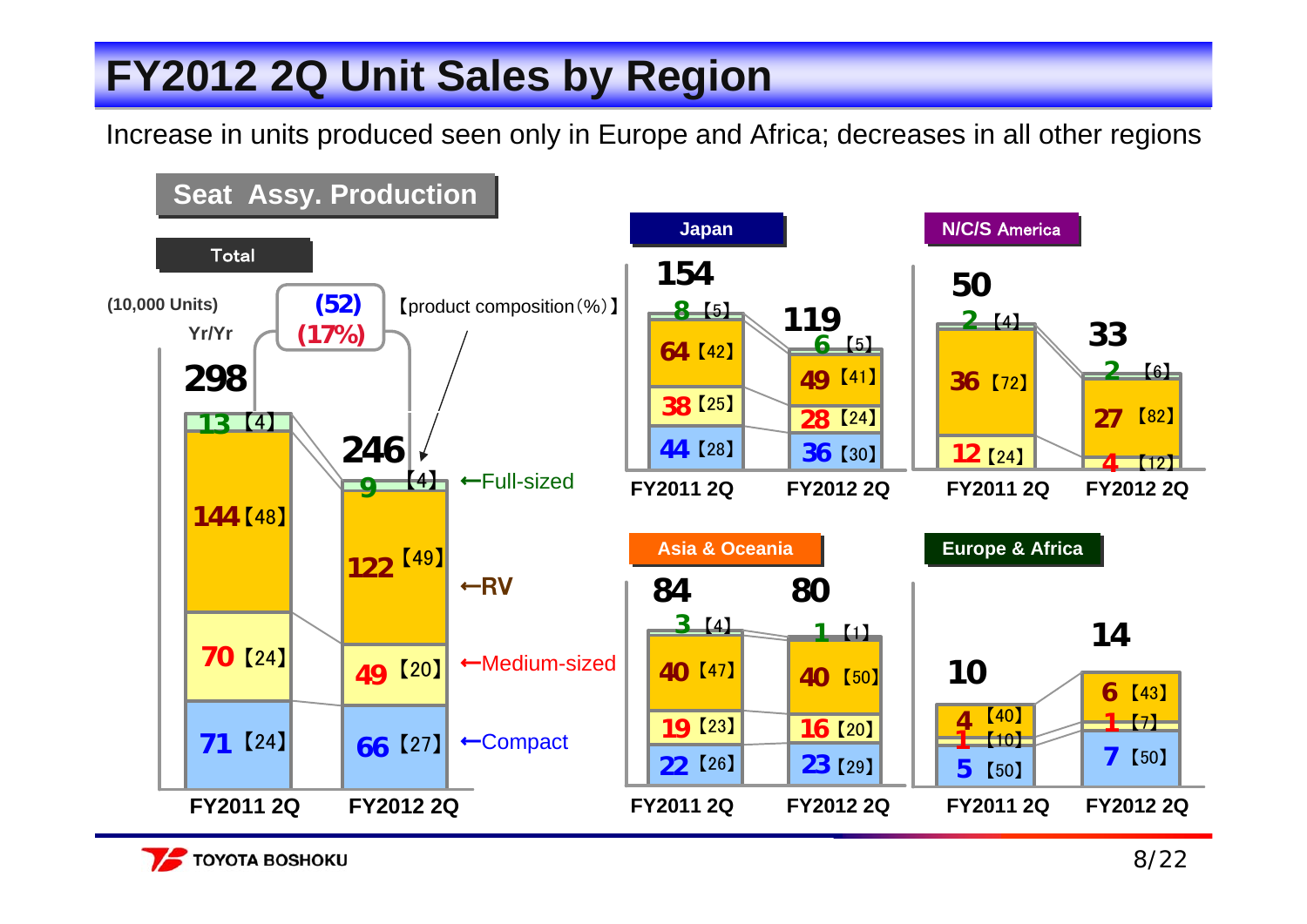#### **FY2012 2Q Net Sales and Operating Income by Region (1) FY2012 2Q Net Sales and Operating Income by Region (1)**



• Impact of disaster results in major reductions in revenue and profit, with loss in operating income

• 2Q sees near-recovery, with surplus in operating income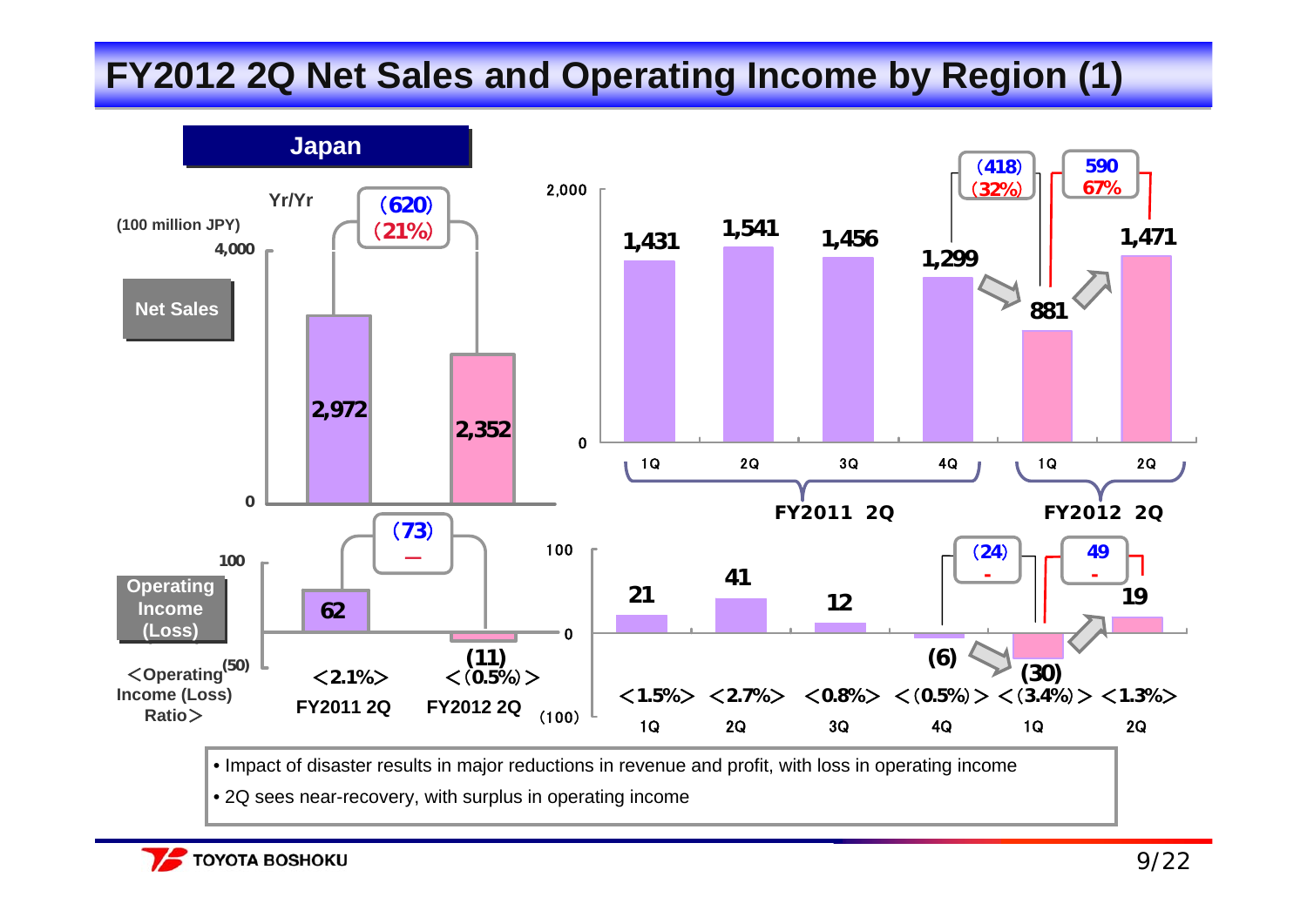### **FY2012 2Q Net Sales and Operating Income by Region (2) FY2012 2Q Net Sales and Operating Income by Region (2)**



• Major losses in revenue due to impacts of the disaster, exchange rate and transfer of Camry production

• Despite losses from reductions in units produced, steady improvement in profit structure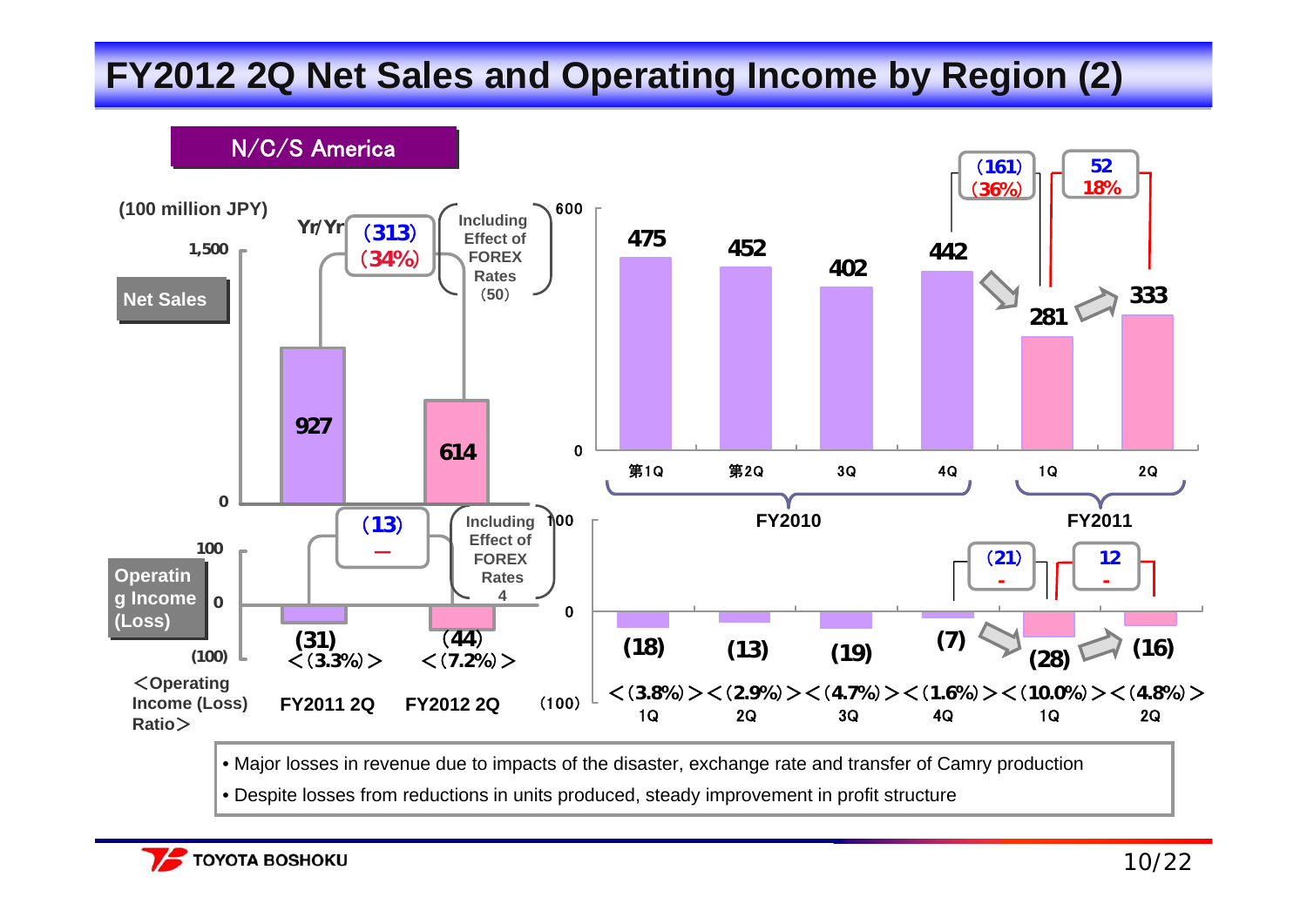### **FY2012 2Q Net Sales and Operating Income by Region (3) FY2012 2Q Net Sales and Operating Income by Region (3)**



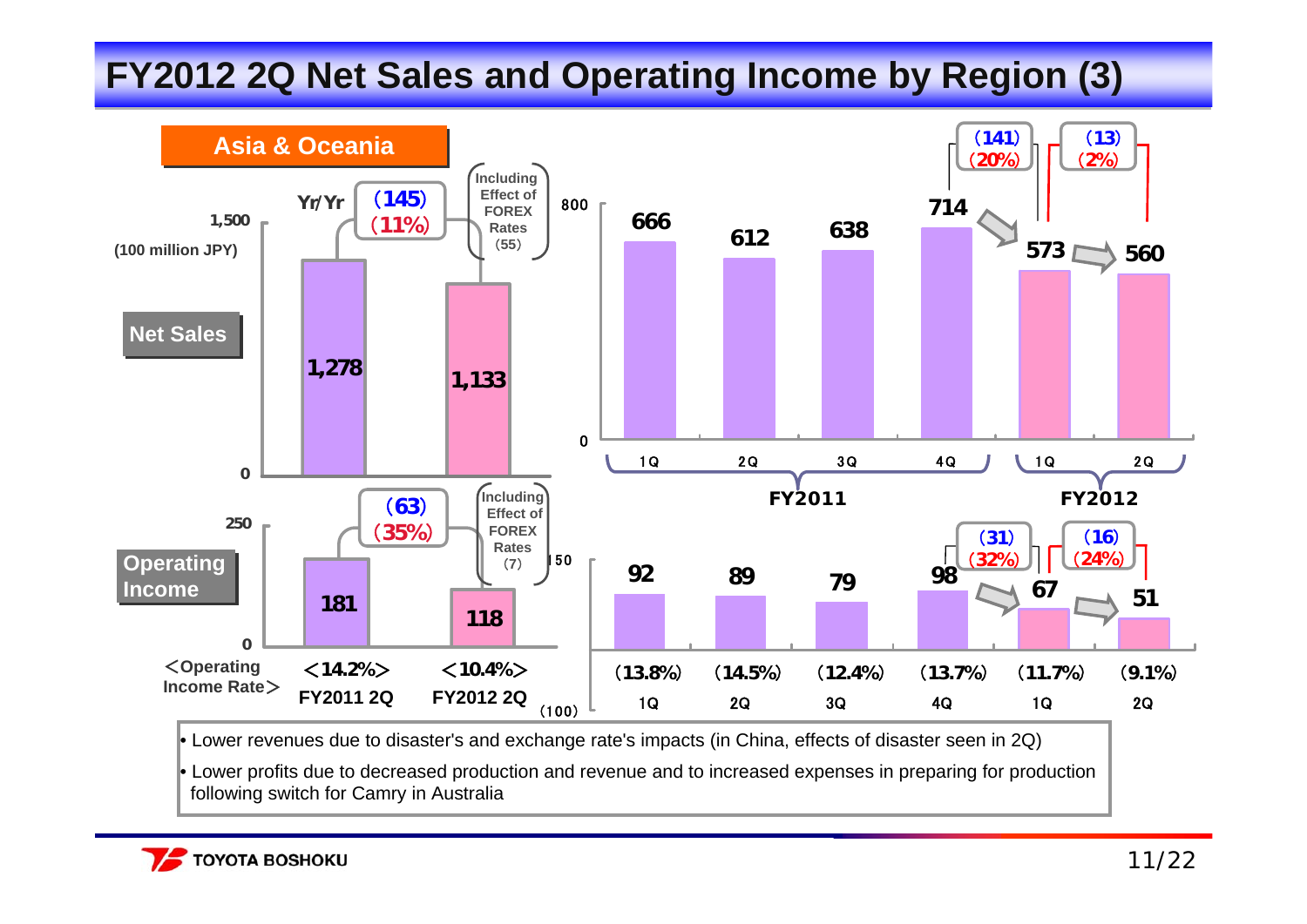#### **FY2012 2Q Net Sales and Operating Income by Region (4) FY2012 2Q Net Sales and Operating Income by Region (4)**



• Increased revenues due to release of Yaris in France, other factors

• Lower profit due to increased expenses in preparing for production of Yaris by TB Somain and TBAI Poland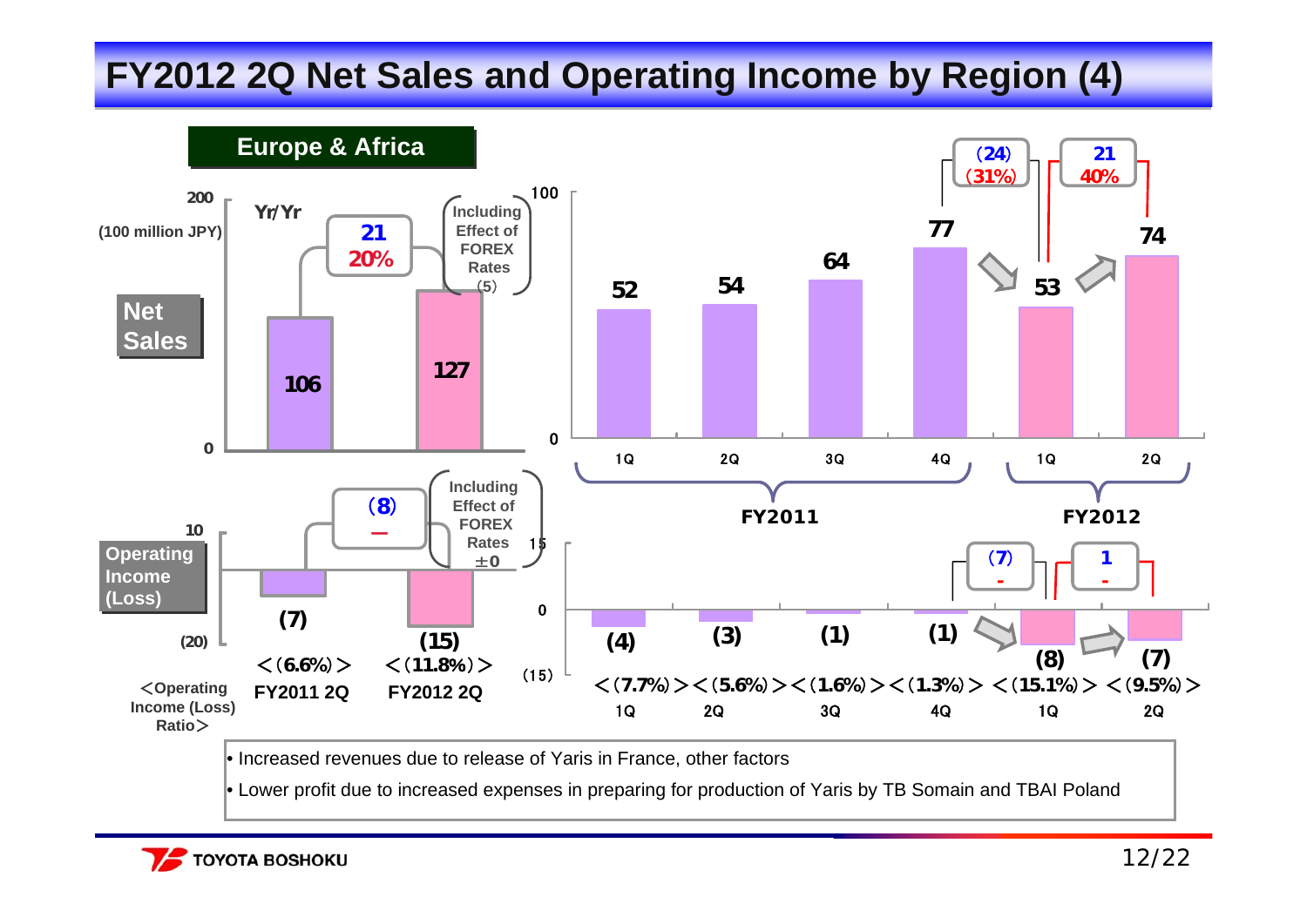#### **FY2012 2Q Ordinary Income Increase/Decrease Analysis FY2012 2Q Ordinary Income Increase/Decrease Analysis**

#### Despite losses in interim ordinary income, gains from the effects of rationalization were seen



**FY2010 2Q**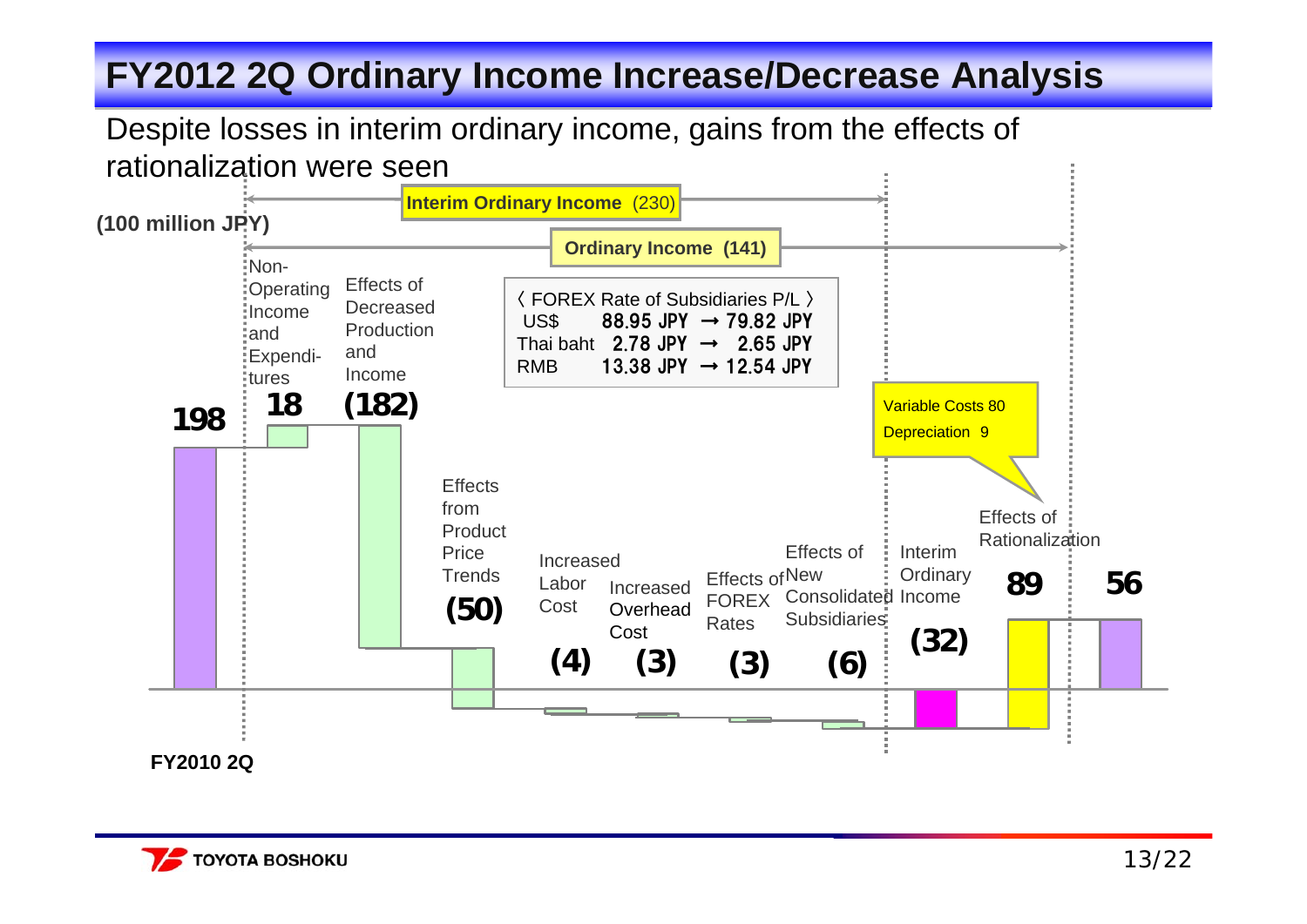# 5. FY2012 Financial Forecasts

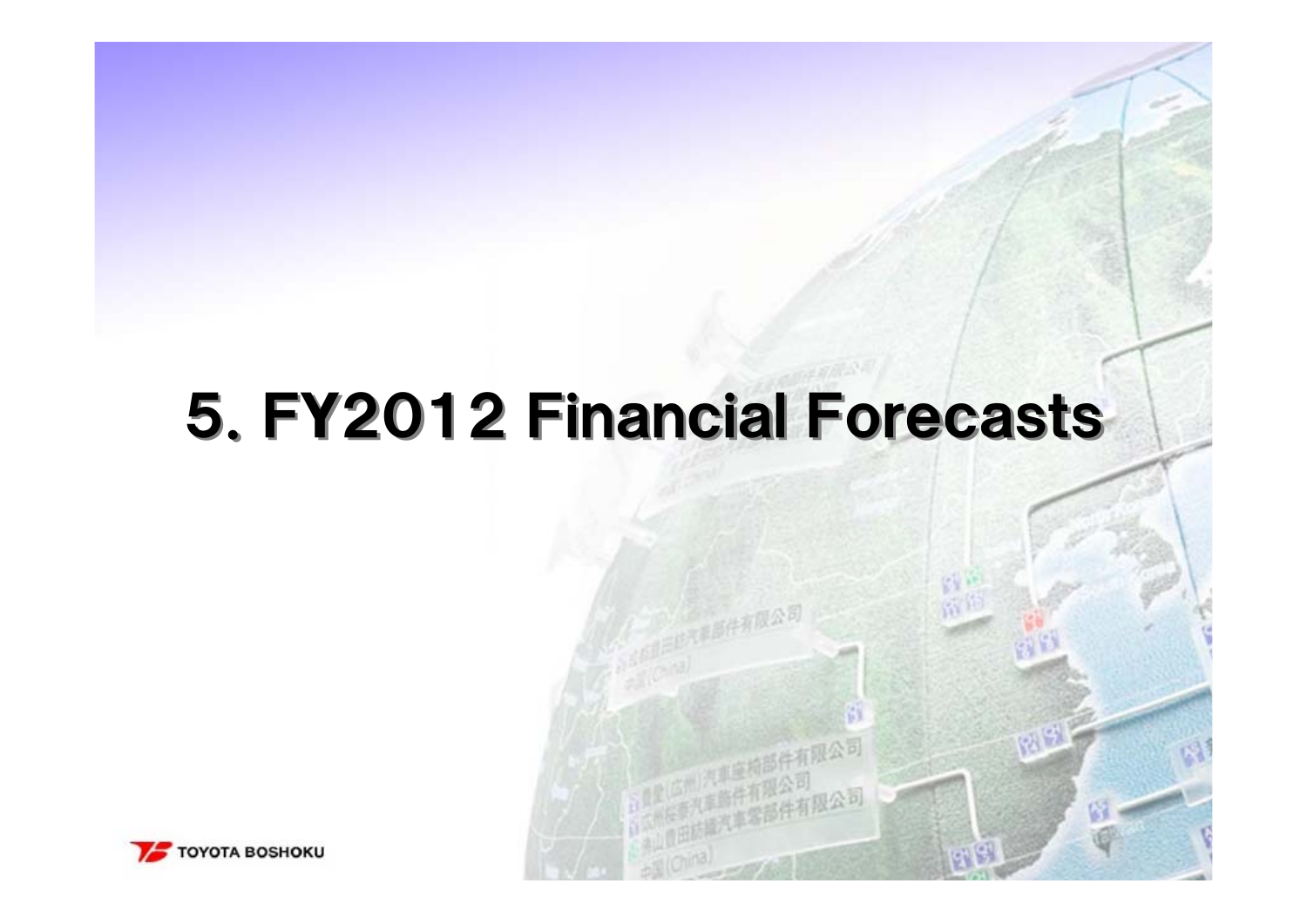#### **Effects of Thailand Flooding**

- 1. Status of Operations (as of November 2011)
	- (1) In Thailand (1 management company, 6 production bases)

| Complete suspension          | 3 bases                                                      |
|------------------------------|--------------------------------------------------------------|
| of operations                | (seats, door trim and other interior products)               |
| <b>Partial suspension of</b> | 3 bases                                                      |
| operations                   | (functional seat components, headliners, seat fabrics, etc.) |
| Normal operations            | No locations                                                 |

#### (2) Outside Thailand

| Japan              | • Complete suspension of operations at 2 production subsidiaries<br>• Partial suspension of operations at 4 plants and 1 production subsidiary<br>• Temporary suspensions and other adjustments in operations at other plants |
|--------------------|-------------------------------------------------------------------------------------------------------------------------------------------------------------------------------------------------------------------------------|
| <b>Asia Region</b> | Adjustments in operations in Indonesia, Philippines, Vietnam, and<br>other countries                                                                                                                                          |
| <b>Other Areas</b> | Adjustments in operations in the U.S., Canada, and South Africa<br>(specifics unknown)                                                                                                                                        |

- 2. Status of Damage: no direct damage
- 3. Effect on results in FY2012 (consolidated): unknown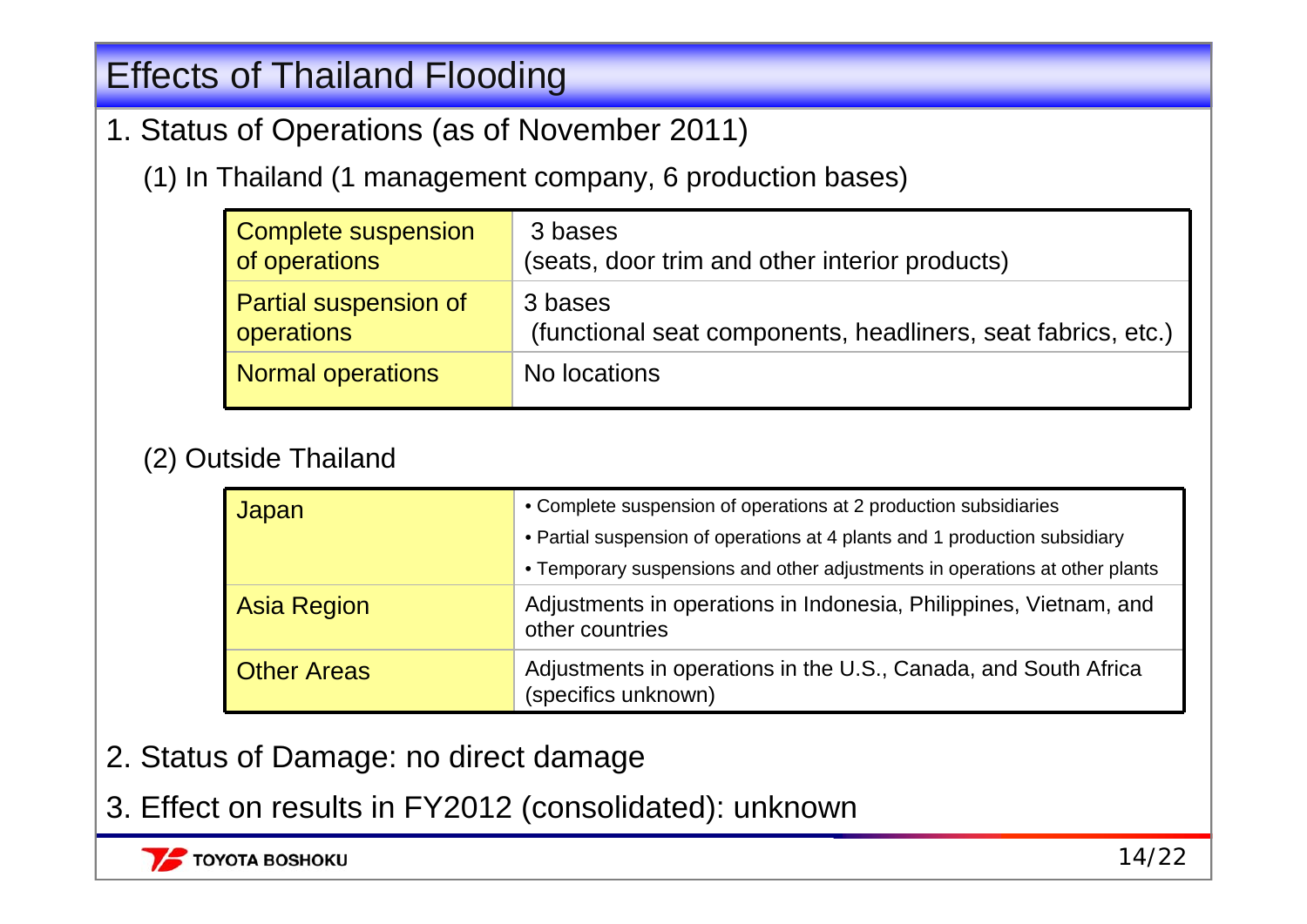## **FY2012 Financial Forecasts FY2012 Financial Forecasts**

Losses in revenue and profits due to the effects of exchange rates and unfavorable vehicle mix



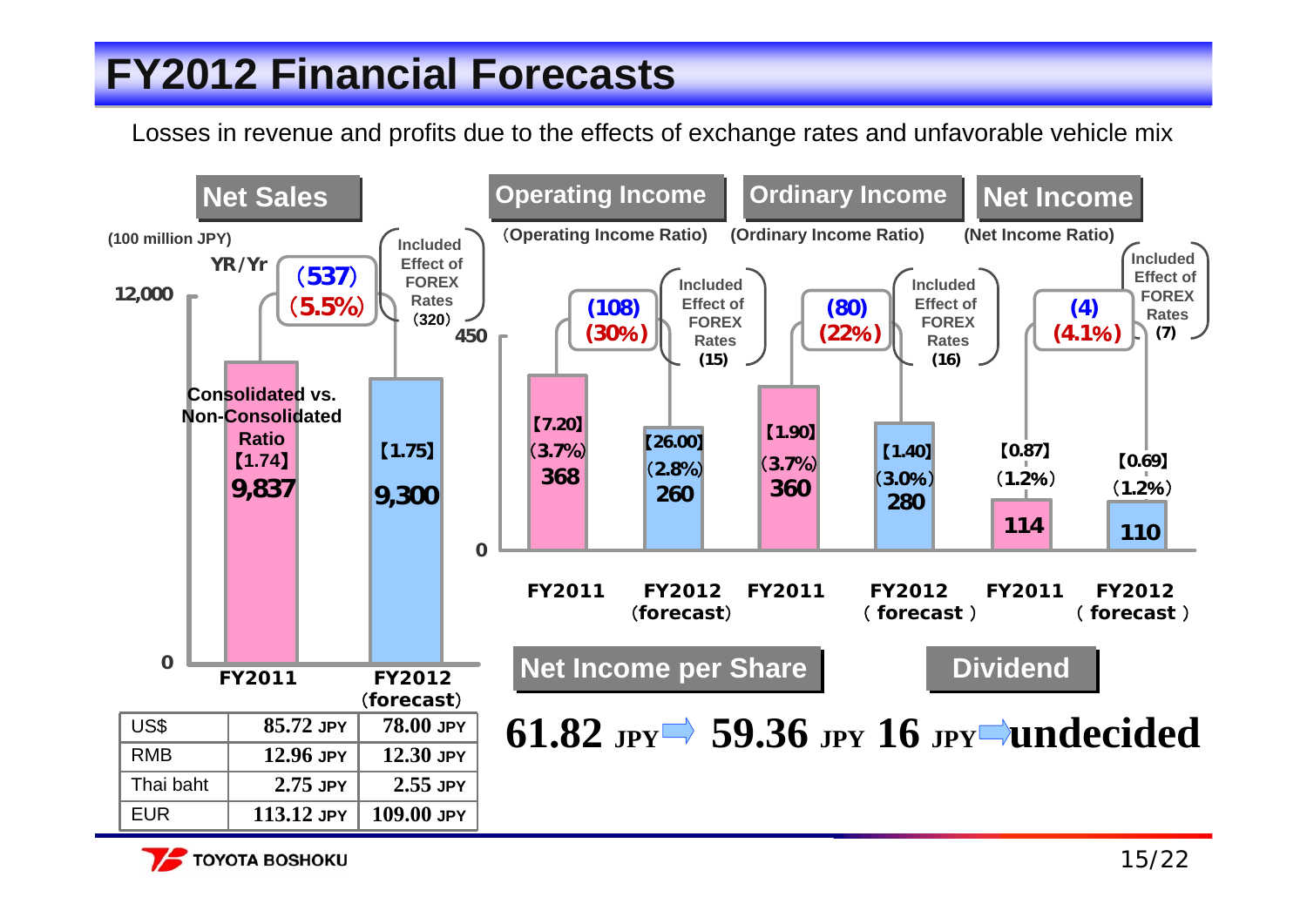## **FY2012 Unit Sales by Region FY2012 Unit Sales by Region**

Units sold mostly flat, unfavorable in vehicle mix due to increase in compact models



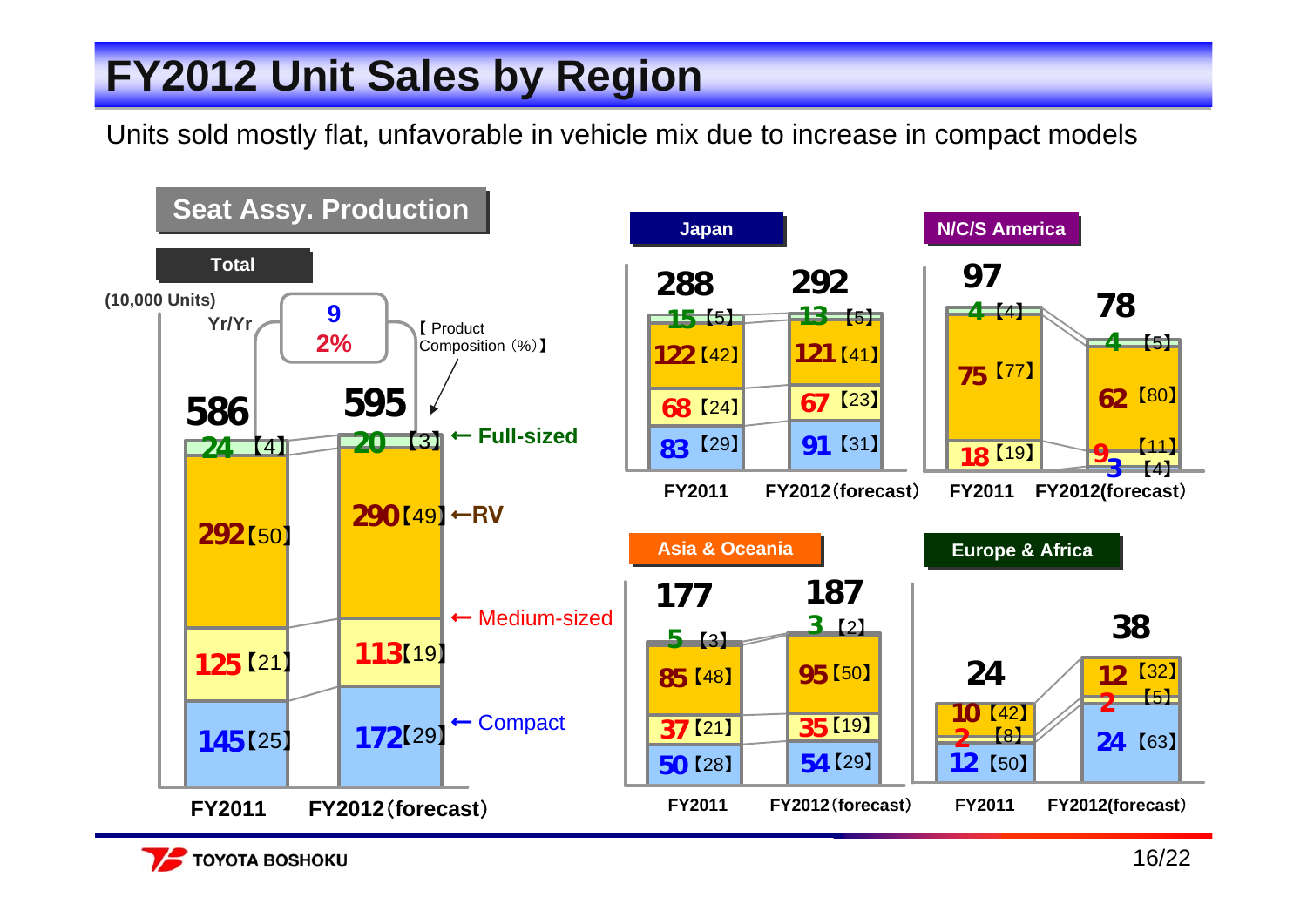#### **FY2012 Regional Net Sales and Operating Income (1) FY2012 Regional Net Sales and Operating Income (1)**



• Despite rationalization and decreased depreciation expenses, unfavorable vehicle composition and other factors resulting in losses in profits

• Increased units produced and surpluses forecast in 2 Half following recovery in production lost due to disaster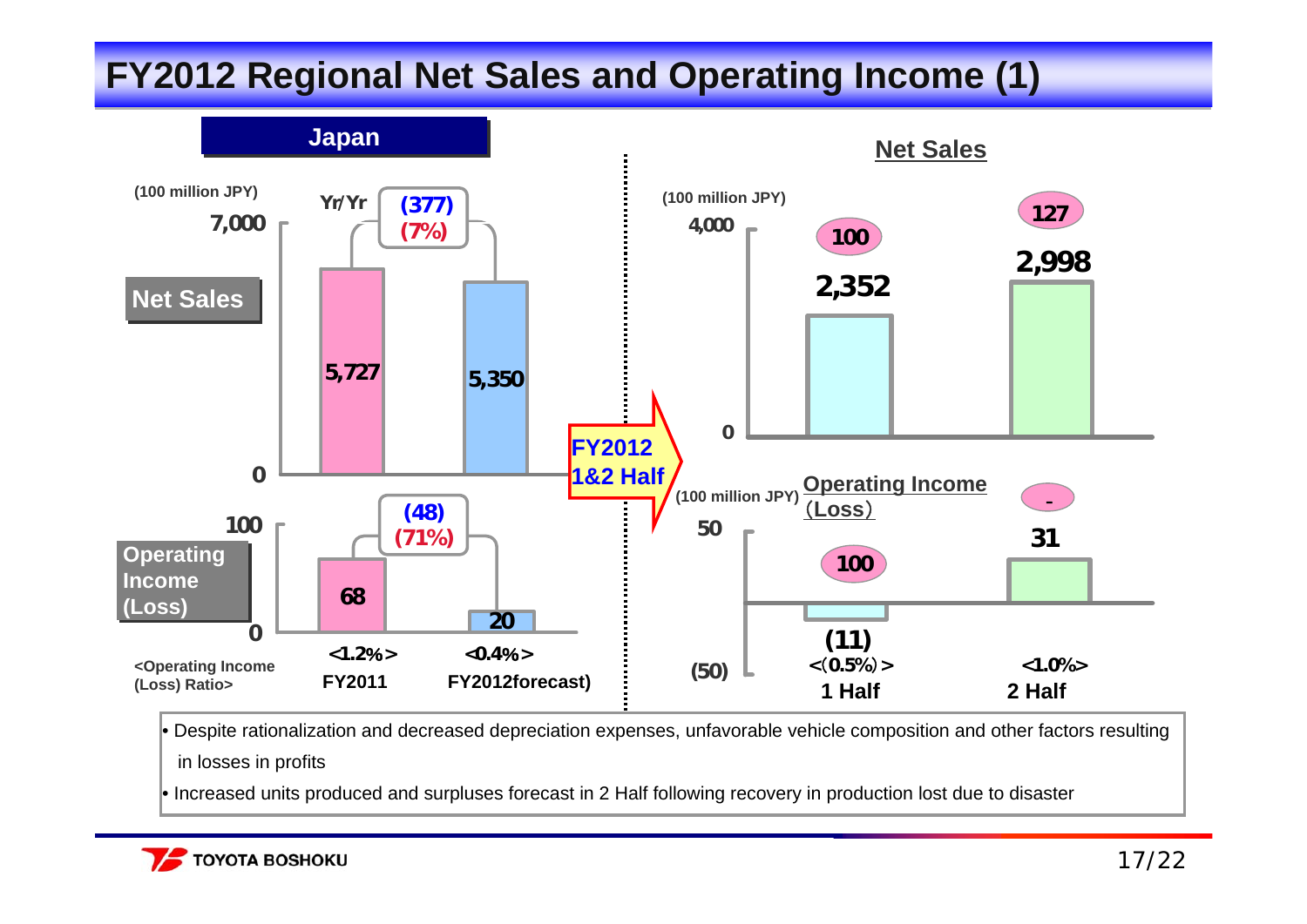### **FY2012 Regional Net Sales and Operating Income (2) FY2012 Regional Net Sales and Operating Income (2)**



• Major losses in revenue due to transfer of Camry production and exchange rate's impacts

• Reduced losses estimated due to improved profit structure and results of special promotion projects from previous year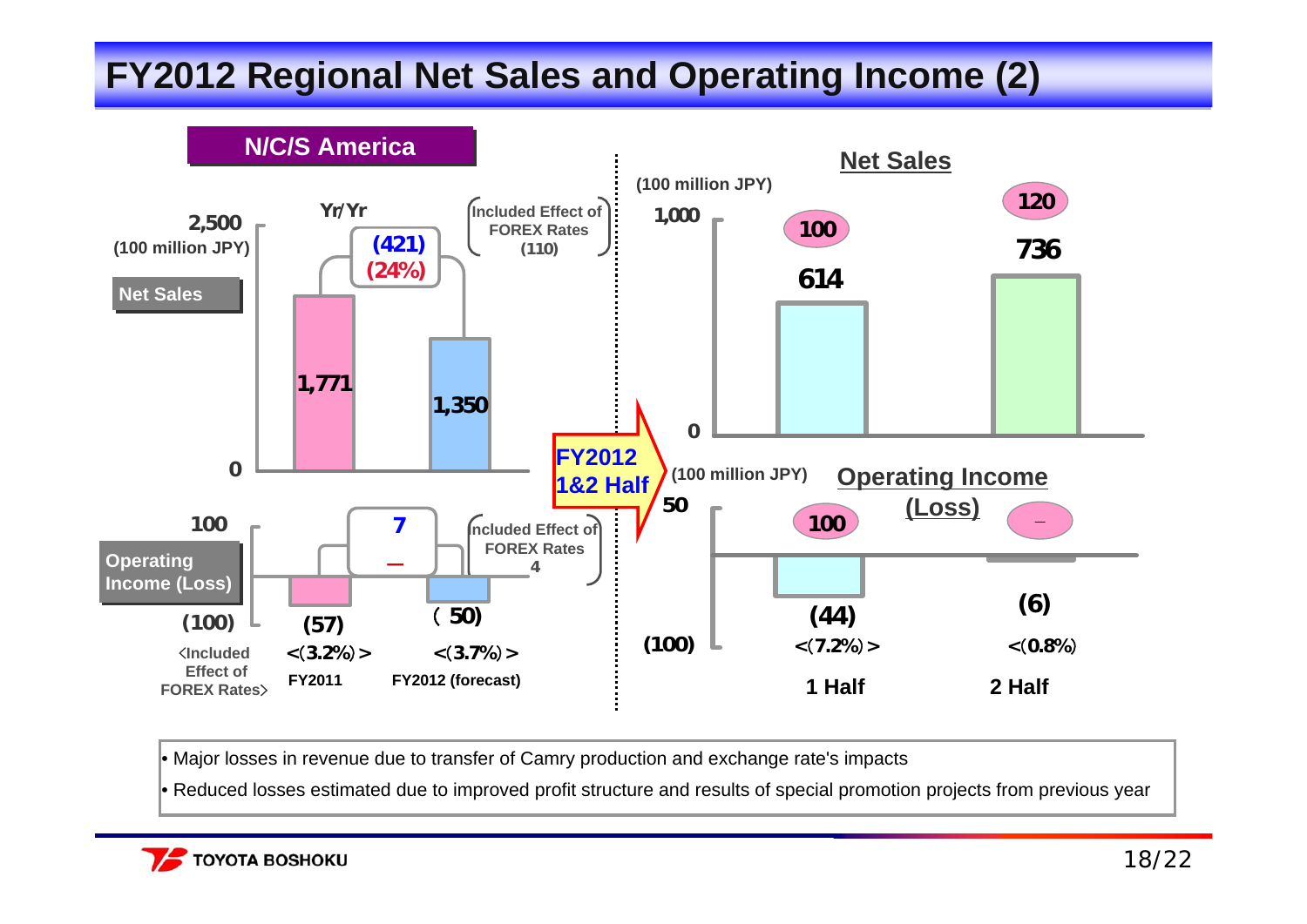#### **FY2012 Regional Net Sales and Operating Income (3) FY2012 Regional Net Sales and Operating Income (3)**



• Loss in revenues due to exchange rate's impacts, despite increase in units produced

• Lower profits due to increased expenses in preparing for production following switch for Camry in Australia and

expenses in preparing for startup of a new company in Changchun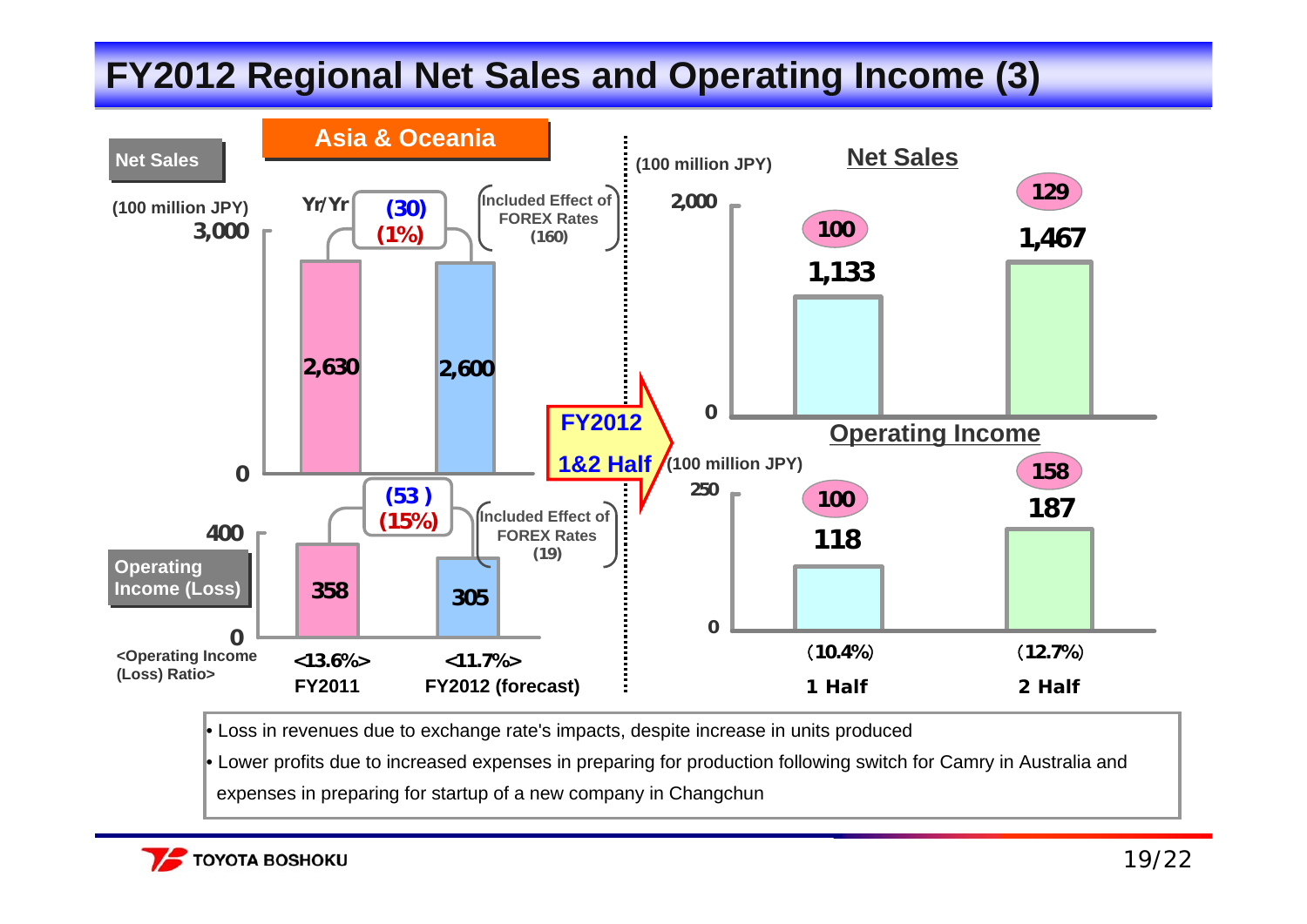### **FY2012 Regional Net Sales and Operating Income (4) FY2012 Regional Net Sales and Operating Income (4)**



• Increased revenues from release of Yaris and contribution by Boshoku Automotive Europe

• Loss in profits due to increased expenses in preparing for production of Yaris by TB Somain and TBAI Poland,

increased expenses in pursuing business other than Toyota, and other factors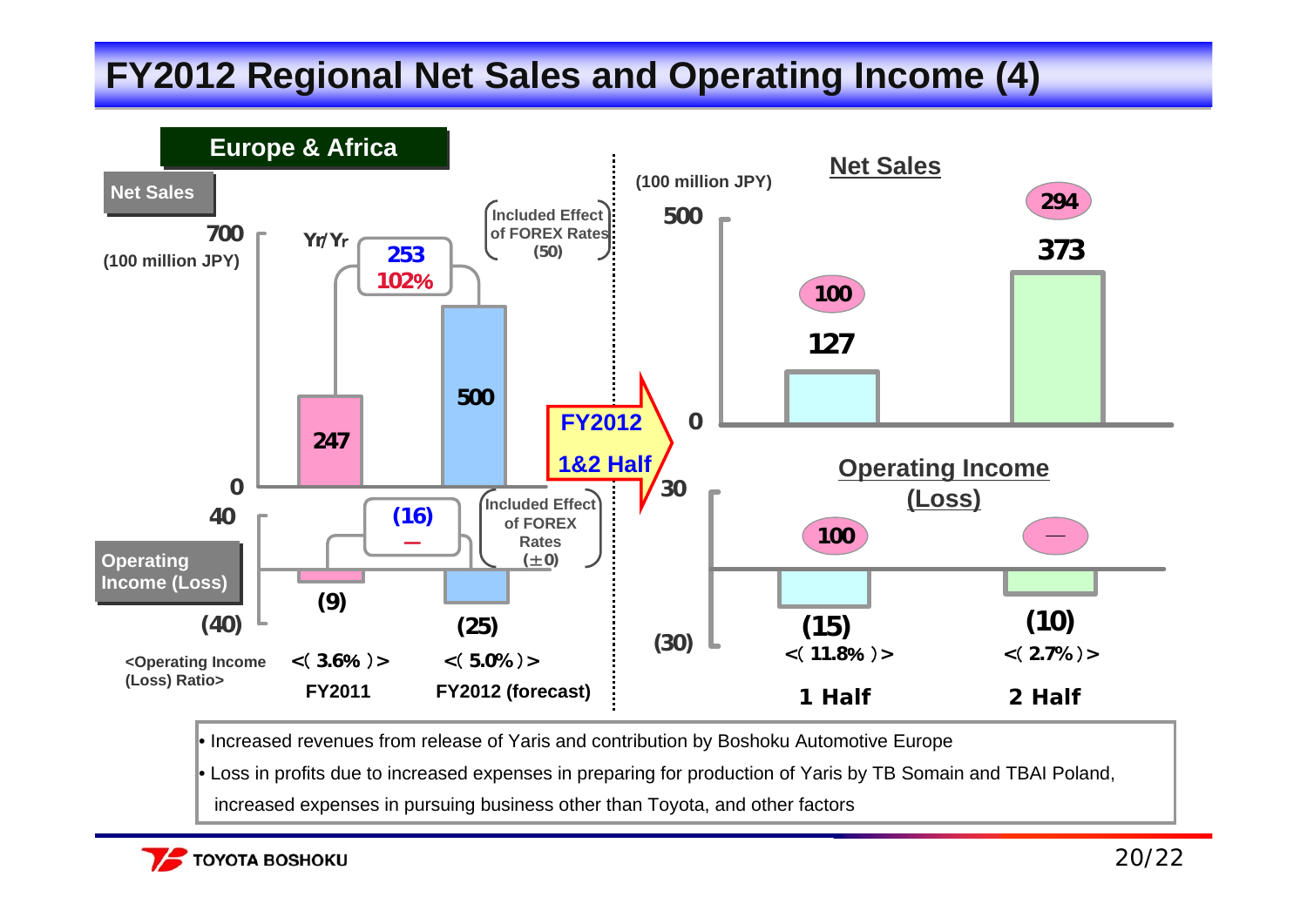## **FY2012 Ordinary Income (Loss) Analysis FY2012 Ordinary Income (Loss) Analysis**

Unable to cover lower production and revenues through rationalization, losses in profits are forecast